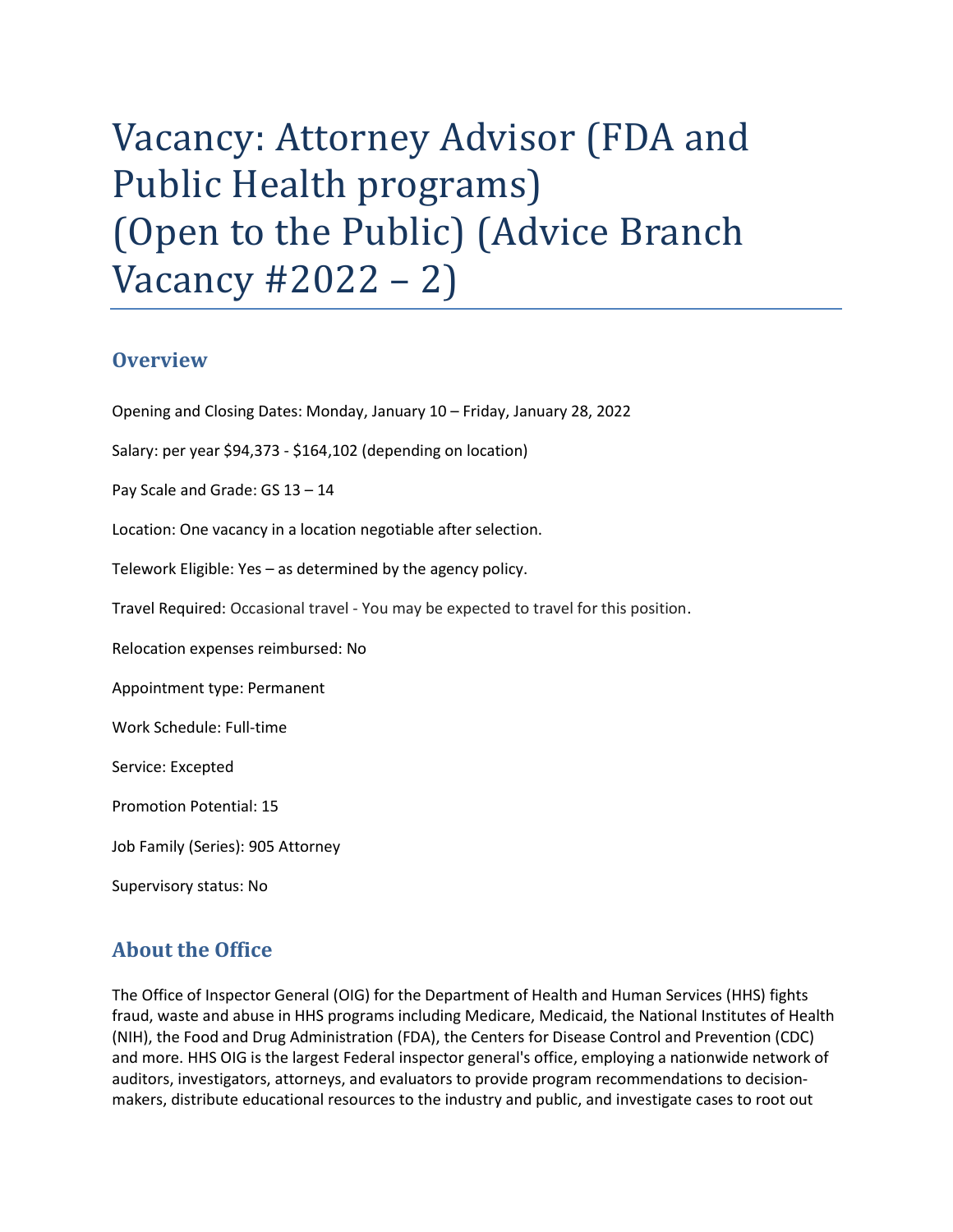fraud. HHS OIG conducts critical oversight of programs administered by HHS, promotes public health and safety by recommending improvements, and helps ensure the integrity of these programs by identifying and addressing fraud, waste, abuse, or other misconduct.

 The HHS OIG is recognized as one of the Federal Government's best places to work. HHS OIG is the #1 Best Place to Work within HHS and ranked in the top 10% of agency subcomponents (#16 of 411) in the Partnership for Public Service's "The Best Places to Work in the Federal Government" 2020 rating. For more information, see (http://www.bestplacestowork.org).

 With a staff of more than 120 professionals, the Office of Counsel to the Inspector General (OCIG) provides all legal services for OIG. The office is divided into six branches. The Advice Branch fulfills the role for OIG similar to the role fulfilled by a typical government general counsel's office. Advice attorneys support OIG's auditors, evaluators, law enforcement agents and its management and policy staff. Advice attorneys handle a wide range of topics, including legal reviews of audits, evaluations and other written products created by the other OIG components, subpoenas, law enforcement questions, employment issues, internal inquiries, ethics, privacy, contracts, and constitutional tort claims. For more information about the HHS OIG, go to http://oig.hhs.gov.

# Job Duties

 OIG is seeking an experienced attorney to serve in the Advice Branch to provide counsel primarily related to OIG's oversight of the FDA and other public health programs. The attorney will provide advice to clients within OIG who are doing work to promote the safety of FDA-regulated food, drugs, and devices that Americans rely on. OIG's recent oversight of FDA includes its response to the COVID-19 emergency, combating the opioid crisis, fostering drug competition, and curtailing youth tobacco use. The attorney will also provide advice to clients within OIG who are doing work related to HHS's efforts to promote public health, including OIG's oversight of the NIH and the CDC.

 The Attorney Advisor will be responsible for providing legal advice to OIG regarding various HHS programs, with a primary focus on FDA. Specifically, the Attorney Advisor will:

- $\circ$  Provide legal advice to OIG's auditors, evaluators, investigators, and other staff;
- $\circ$  Provide legal review of audits, evaluations, and other written products created by OIG components;
- o Train various OIG components about the Inspector General (IG) Act, IG jurisdiction, records access, and laws, regulations and policies pertinent to HHS programs; and
- $\circ$  Assist with special inquiries concerning current issues affecting HHS

#### Conditions of Employment

- U.S. Citizenship required.
- Males born after December 31, 1959 must be registered or exempt from Selective Service http://www.sss.gov.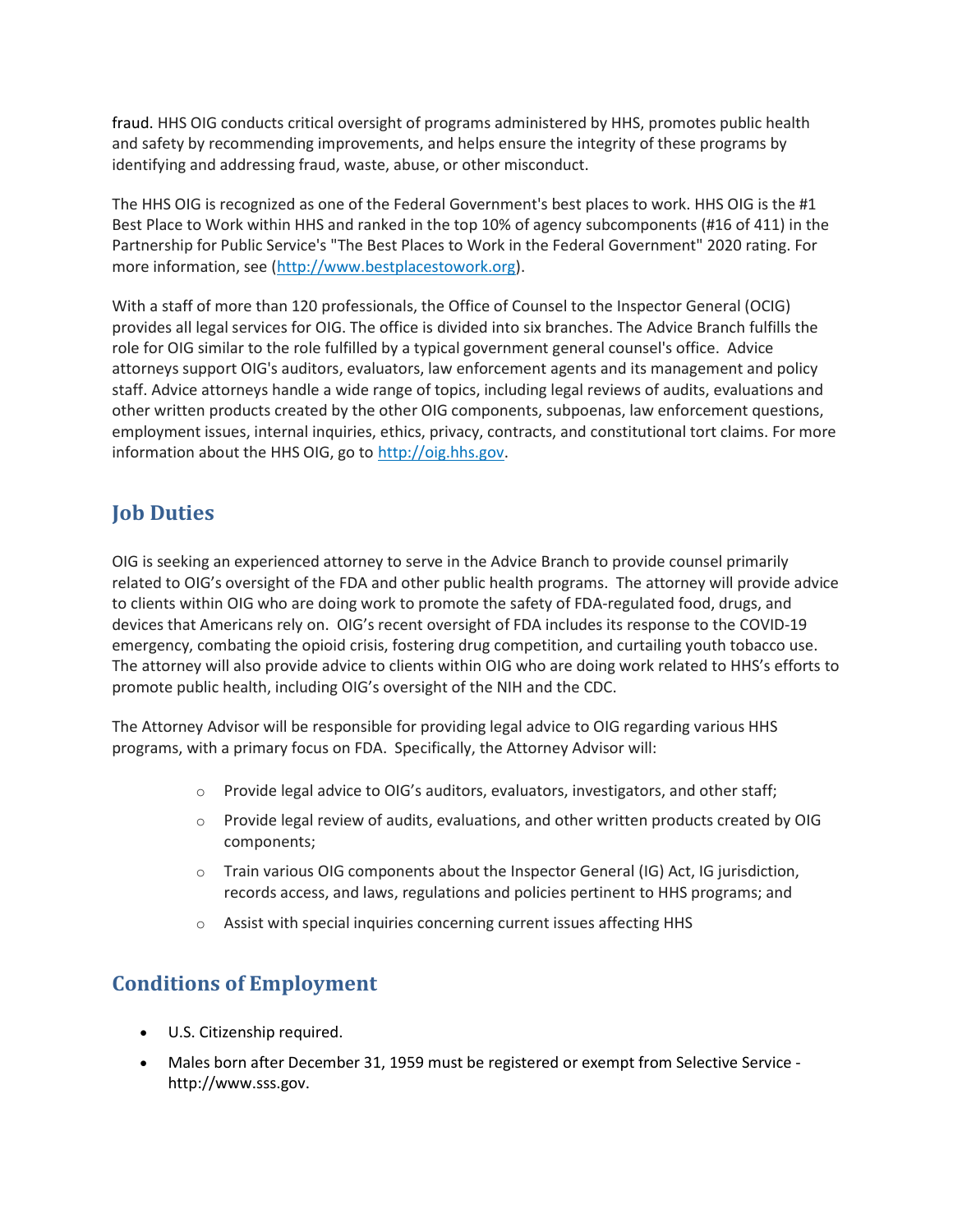- Suitable for federal employment.
- Appointment will be subject to the applicant's successful completion of a background security investigation and favorable adjudication. All information concerning qualifications is subject to investigation.
- All Federal employees are required to have Federal salary payments made by direct deposit to a financial institution of their choice.
- All qualification requirements must be met by the closing date.
- Financial disclosure statement may be required.
- Two-year trial period may be required.
- This position is subject to the Executive Order 14043 mandating COVID-19 vaccination for Federal employees.

## **Qualifications**

Minimum Qualifications Requirements

- Graduation from an ABA accredited law school with a Juris Doctor (J.D.) Degree; and
- Membership in good standing with a State Bar or the Bar of the District of Columbia.

Specialized Experience for the GS-13 position

- At least two (2) years of post-J.D. legal experience, completed by the time of hire, which may include a judicial clerkship.
- Experience evaluating and addressing legal issues related to the FDA.
- Experience developing recommendations on legal issues related to the FDA.

Specialized Experience for the GS-14 position

- At least three (3) years of post-J.D. legal experience, completed by the time of hire, which may include a judicial clerkship.
- Experience serving as an authority on legal issues related to the FDA.
- Experience on coordinating and communicating on legal and policy issues relating to the FDA.

## **Education**

 Applicants must be graduates of a full course of study in a School of Law accredited by the American Bar Association and be a member in good standing of the bar of a state, territory of the United States, the District of Columbia, or the Commonwealth of Puerto Rico.

Applicants will be required to provide proof of good standing after selection.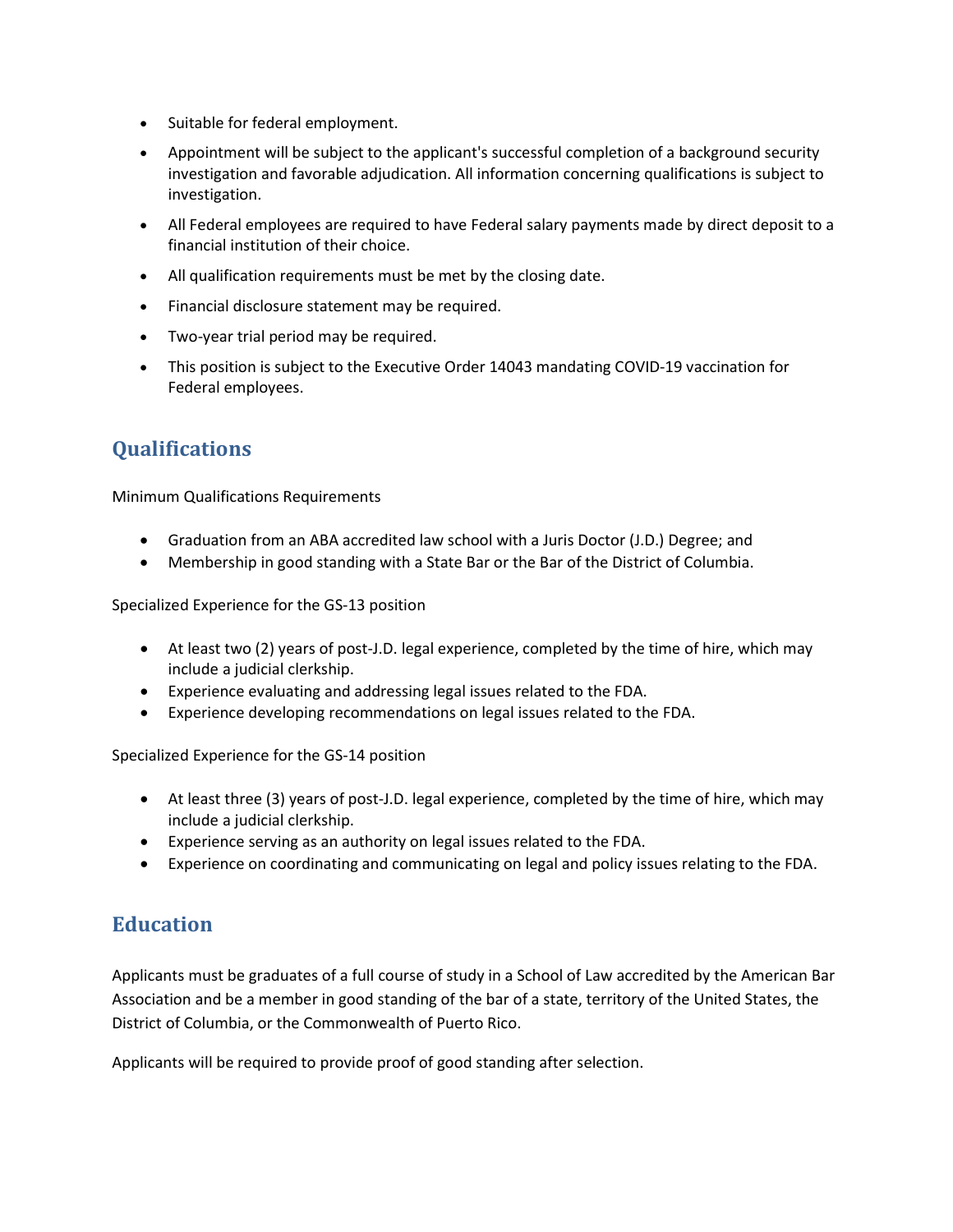# Required Documents

 Interested candidates must submit all required documents by 11:59 PM EST on the closing date of this announcement, Advice Branch Announcement #, by closing date Friday, January 28, 2022, via email to Advice.Resumes@oig.hhs.gov.

- Cover letter describing your interest in a position with OCIG and addressing experience in providing legal advice on FDA related matters and issues;
- Resume;
- Law school transcript, if graduated from law school within the past five (5) years;
- One (1) legal writing sample not to exceed ten (10) pages;
- Proof of active bar status in good standing and eligibility to practice law in a state, U.S territory, the District of Columbia, or the Commonwealth of Puerto Rico;
- Most recent Performance Appraisal received within the last 18 months and signed and dated by your supervisor, if available.
- Names and contact information for at least three (3) professional references; and
- Veteran's Preference If you are claiming veteran's preference you must submit a copy of your DD 214 (https://www.usajobs.gov/Help/working-in-government/unique-hiring-paths/veterans/).

Please reference the Advice Branch Announcement # in your email.

If you have any questions, please submit them to **Advice.Resumes@oig.hhs.gov**.

#### Evaluation Factors

 Applicants will be evaluated based on if the applicant meets the job requirements and how well the application package (cover letter, resume, etc.) demonstrates the applicant's ability to carry out the duties and responsibilities of the position.

# How to Apply

 Complete application package must be sent to the OCIG Advice Branch Chief via email at Advice.Resumes@oig.hhs.gov. The complete application package must be submitted by 11:59 pm (EST) on the closing date, Friday, January 28, 2022, to receive consideration. Please reference the Advice Branch Announcement # in your email.

#### Additional Information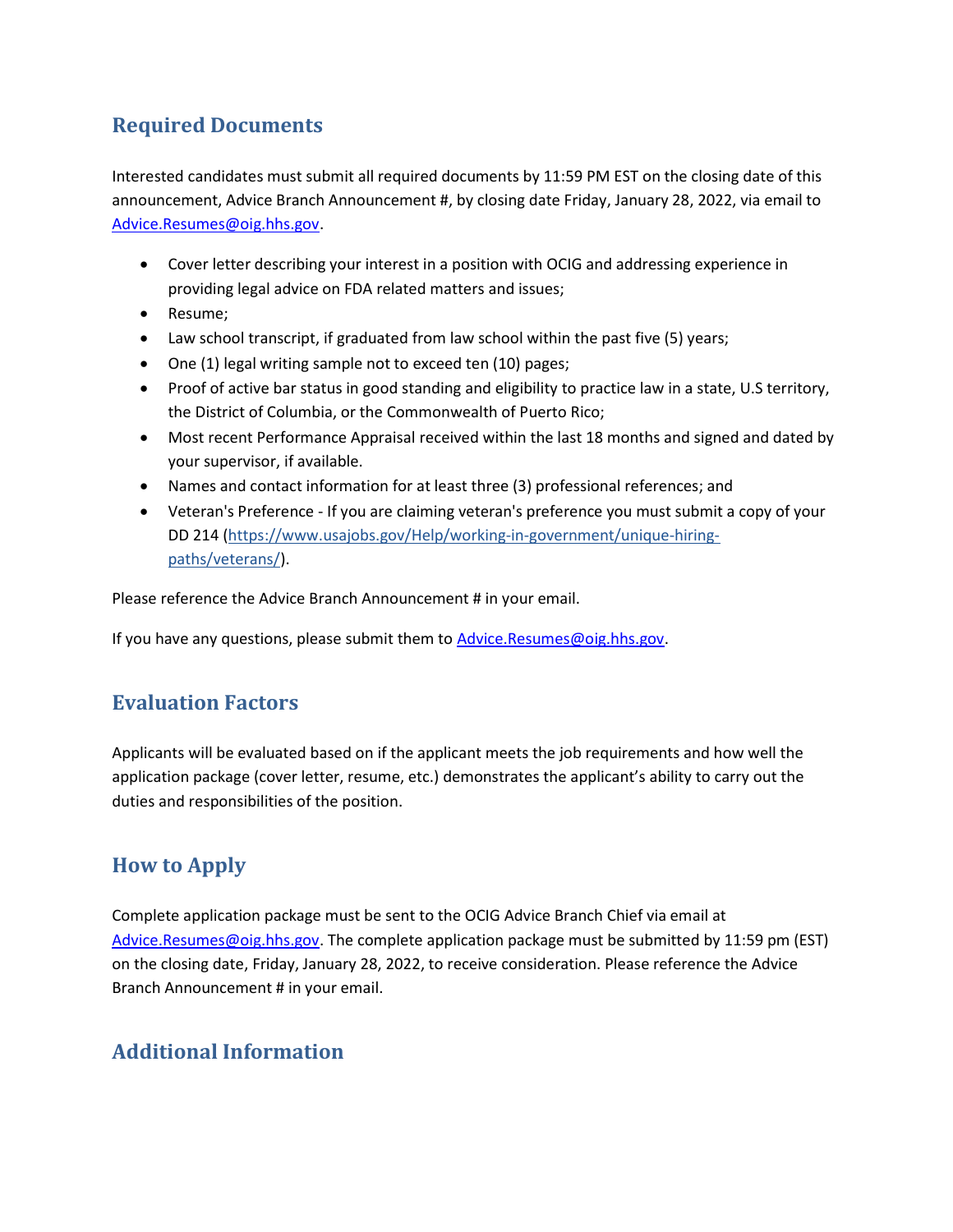Vaccination Mandate: In accordance with Executive Order 14043, Federal employees are required to be fully vaccinated against COVID-19 regardless of the employee's duty location or work arrangement (e.g., telework, remote work, etc.), subject to exceptions that may be required by law. If selected, you will be required to submit proof of vaccination before your entrance on duty. Your HR Consultant will provide a list of documents acceptable as proof of vaccination and instructions for how to submit a request for a legally required exception, if needed, to comply with vaccination requirement.

Expanded/Maximum Telework Posture: Due to COVID-19, HHS OIG is currently in a maximum telework posture. If selected, you may be expected to telework upon your appointment. As employees are permitted to return to the office, you may be required to report to the duty station listed on this announcement, even if your home/temporary telework site is located outside the local commuting area. Your position may be eligible for workplace flexibilities which may include remote work or telework options, and/or flexible work scheduling. These flexibilities may be requested in accordance with agency policy.

 This agency provides Reasonable Accommodations to applicants with disabilities. If you require accommodations for any part of the application and/or hiring process, please send an email to Advice.Resumes@oig.hhs.gov.

#### Fair and Transparent

 OIG is an Equal Opportunity/Reasonable Accommodation Employer. Except where otherwise provided by law, there will be no discrimination based on color, race, religion, national origin, politics, marital status, disability (physical or mental), age, sex, gender identity, sexual orientation, genetic information, status as a parent, membership or non-membership in an employee organization, on the basis of personal favoritism, or any non-merit factor. OIG welcomes and encourages applications from persons with disabilities. OIG is firmly committed to satisfying its affirmative obligations under the Rehabilitation Act of 1973, to ensure that persons with disabilities have every opportunity to be hired and advanced on the basis of merit. This agency provides reasonable accommodation to applicants with disabilities where appropriate. If you need a reasonable accommodation for any part of the application and hiring process, please notify the agency. Determinations on requests for reasonable accommodation will be made on a case-by-case basis.

 There is no formal rating system for applying veterans' preference to attorney appointments in the excepted service; however, OIG considers veterans' preference eligibility as a positive factor in attorney hiring. Applicants eligible for veterans' preference must indicate their preference in their cover letter or resume and they must submit supporting documentation (e.g., DD 214, Certificate of Release or Discharge from Active Duty and other supporting documentation) which verifies their eligibility for preference. Although the "point" system is not used, per se, applicants eligible to claim 10-point preference must submit Standard Form (SF) 15, Application for 10-Point Veteran Preference, and submit the supporting documentation required for the specific type of preference claimed (visit the OPM